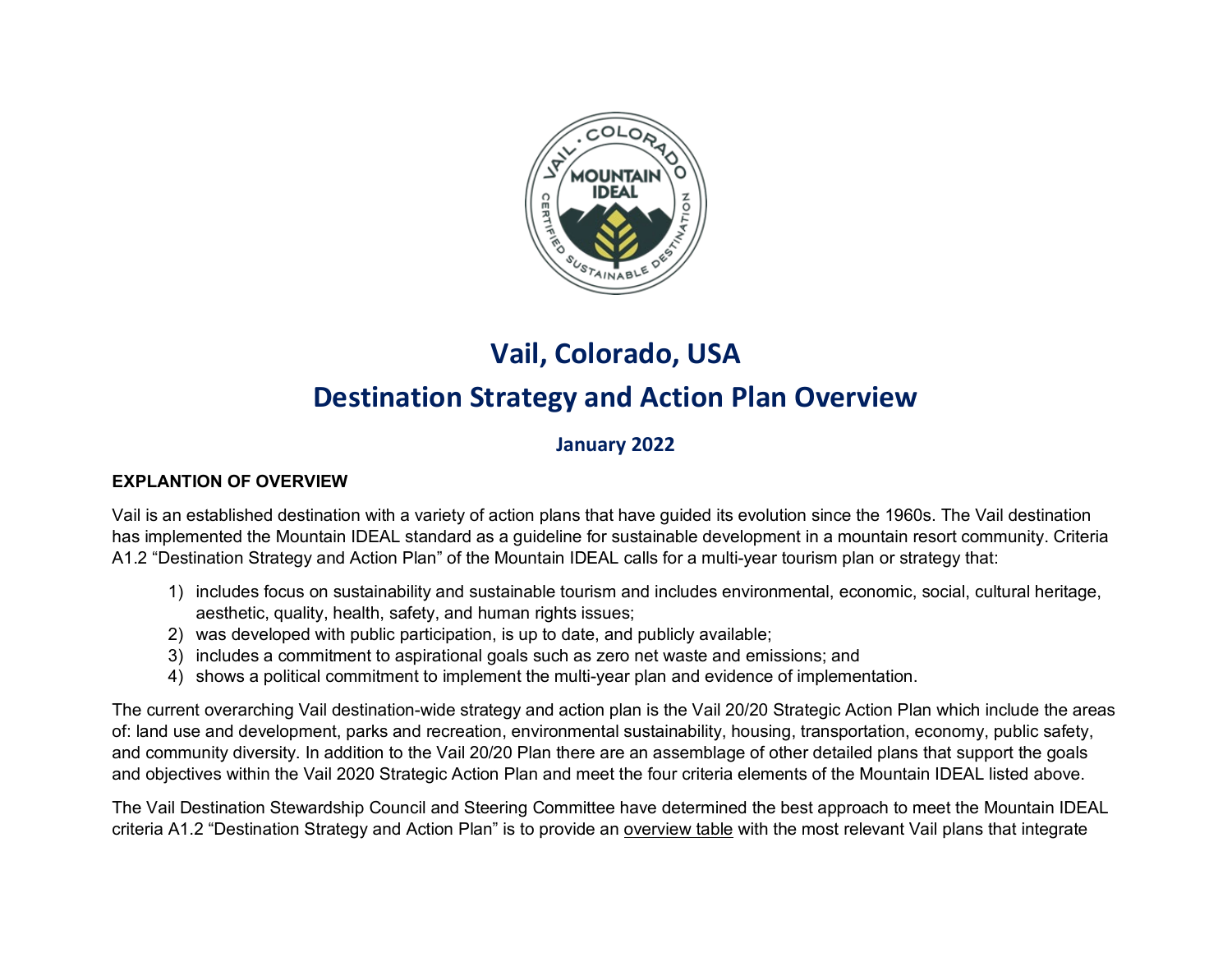and comprise an overall destination strategy and action plan.

The plans listed in the table below comprise the primary plans implemented throughout the Vail destination that focus on: sustainability and sustainable tourism and includes environmental, economic, social, cultural heritage, aesthetic, quality, health, safety, and human rights issues.

There are various entities that work together throughout the Vail destination to create the whole. These entities collaborate as stakeholders in relevant planning processes to ensure the overall coordination and success of the Vail destination.

These entities include:

- Town of Vail town government
	- o Vail Town Council
	- o Vail Economic Advisory Council
	- o Vail Commission on Special Events
	- o Vail Local Marketing District Advisory Council
	- o Vail Fire and Emergency Services
	- o Vail Local Housing Authority
- Vail Resorts Inc. operates Vail ski area on a portion of U.S. Forest Service lands surrounding town boundaries
- U.S. Forest Service manages all U.S. lands surrounding town boundaries
- Eagle River Water and Sanitation District provides water and waste water treatment services
- Colorado Parks and Wildlife manages wildlife in Vail and across the state
- Vail Recreation District operates recreation facilities within the town

The overarching common goals expressed throughout the plans listed below role up into an integrated whole, and are meant to realize Vail's vision as stated in the Vail 2020 Plan: "*We are the premier mountain resort community by providing high quality of life and experienced for both residents and visitors. This is achieved through environmental stewardship, world-class recreational, cultural and educational opportunities, a strong year-round economy, diversity of housing, and superior infrastructure. The town actively seeks input and cooperation from the community and its neighbors to ensure fulfillment of its vision."*

The table below captures key action plan documents that formulate Vail's strategy and action plan. Each of these plans was developed through a participatory process that involved community-members, employers and employees, and elected officials. Each of the plans is uploaded in the appropriate A1.2 criteria on the Mountain IDEAL DSMS and can be found online for public viewing. The Destination Strategy and Action Plan Overview can be found for public access online at [https://lovevail.org/sustainable](https://lovevail.org/sustainable-destination/)[destination/.](https://lovevail.org/sustainable-destination/)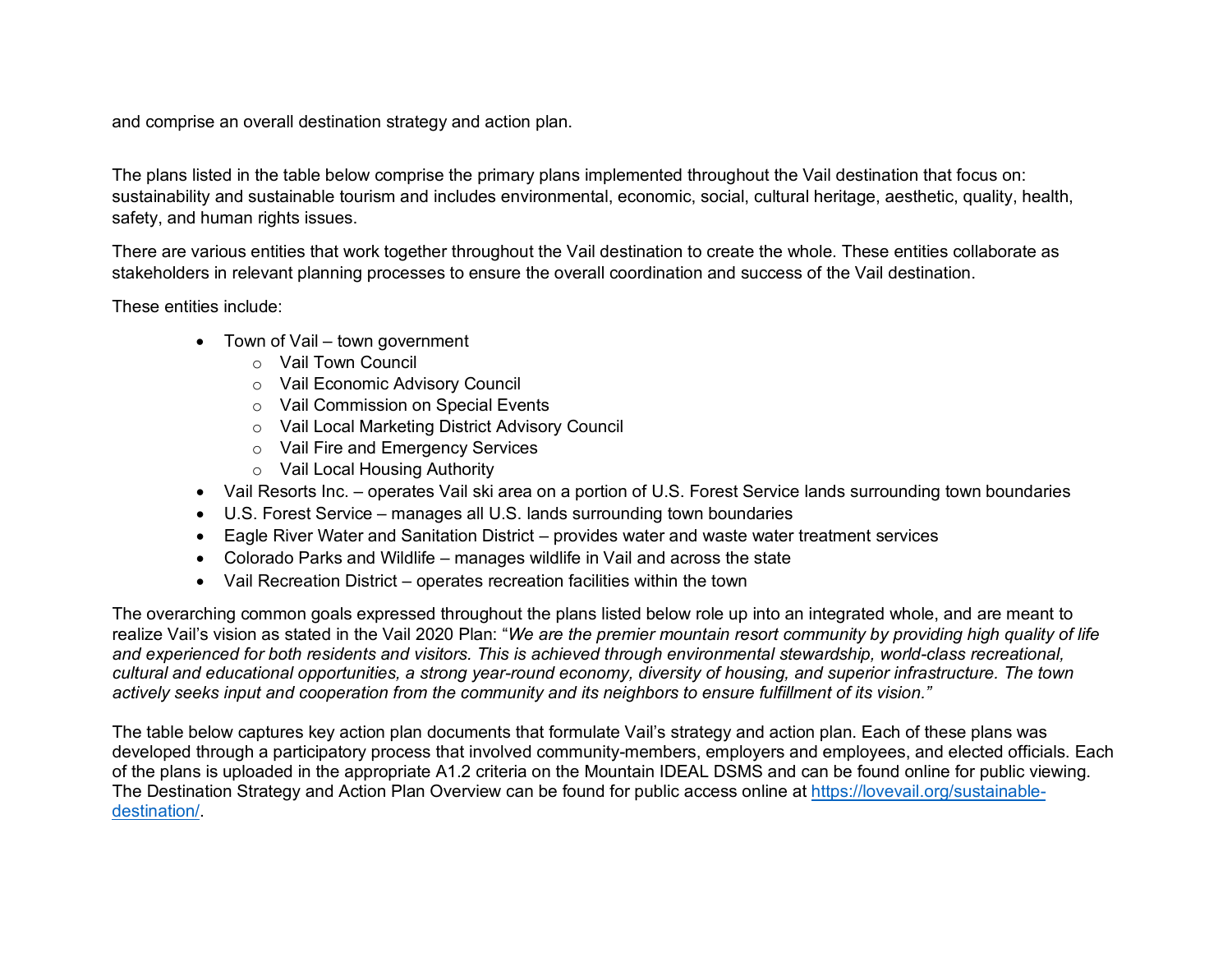| <b>Plan Name</b>                                                                                                        | <b>Responsible Entity</b>                                               | <b>Timeframe</b>                                                      | Alignment with Mountain IDEAL criteria A1.2 "Destination Strategy and Action Plan"                                                                                                                                                                                                                                                                                                                                                                                                                                                                                         |
|-------------------------------------------------------------------------------------------------------------------------|-------------------------------------------------------------------------|-----------------------------------------------------------------------|----------------------------------------------------------------------------------------------------------------------------------------------------------------------------------------------------------------------------------------------------------------------------------------------------------------------------------------------------------------------------------------------------------------------------------------------------------------------------------------------------------------------------------------------------------------------------|
| <b>Overarching Plans</b>                                                                                                |                                                                         |                                                                       |                                                                                                                                                                                                                                                                                                                                                                                                                                                                                                                                                                            |
| <b>Vail Town Council</b><br><b>Action Plan</b>                                                                          | Vail Town Council,<br>Vail Town Manager                                 | 2018-2020<br>A new plan<br>is created<br>every two<br>years.          | This plan covers the four sustainable tourism areas of: 1) sustainable community and<br>culture, 2) sustainable economy, 3) guest/tourist experience, and 4) environmental<br>sustainability. The plan was generated with input from results of the Town of Vail<br>community survey and is up to date and publicly available.                                                                                                                                                                                                                                             |
| Vail 20/20 Focus on<br>the Future Strategic<br><b>Action Plan</b>                                                       | Vail Town Council                                                       | 2007-2020<br>New plan<br>process<br>may begin<br>in 2020.             | This plan covers the sustainable tourism areas of: 1) environment, 2) economy, 3)<br>community diversity, 4) aesthetic, 5) quality, and 6) health. This plan was generated with<br>public input and will expire at the end of 2020 and is publicly available. Much of what is<br>in this plan has been implemented over the past decade and some of the plan is still very<br>relevant today, and into the foreseeable future.                                                                                                                                             |
| Socio-Economic and<br><b>Community Culture</b><br><b>Focused Plans</b>                                                  |                                                                         |                                                                       |                                                                                                                                                                                                                                                                                                                                                                                                                                                                                                                                                                            |
| <b>Town of Vail</b><br><b>Economic</b><br><b>Development</b><br><b>Strategic Plan</b>                                   | Vail Town Council,<br><b>Economic Advisory</b><br>Council               | Adopted in<br><b>2008. New</b><br>plan to be<br>developed<br>in 2020. | This plan was created to ensure a sustainable economy by enhancing Vail's existing<br>winter season and stimulating a viable summer economy. The plan has led to many<br>successful outcomes and a currently very robust summer tourism economy. The plan<br>was generated with public input and is publicly available.                                                                                                                                                                                                                                                    |
| <b>Town of Vail</b><br><b>Commission on</b><br><b>Special Events</b><br><b>Strategic Plan</b>                           | Commission on<br>Special Events,<br>Economic<br>Development<br>Director | 2018-2022<br>New plan<br>to be<br>developed<br>in 2022.               | This plan is updated every four years to support Vail's sustainable tourism economy. The<br>Events Plan delivers measurable results in terms of sustainable economy and positive<br>guest/tourism experience. Events are broken into two categories: 1) Recreational,<br>Cultural and Community Events; and 2) Education and Enrichments Events and<br>Programs. The plan was created by the Commission on Special Events which consists of<br>members of Vail's community. The plan is publicly available and up to date.                                                 |
| <b>Vail 5-Year Summer</b><br><b>Marketing Plan</b>                                                                      | Vail Local<br><b>Marketing District</b><br><b>Advisory Council</b>      | Updated in<br>2018                                                    | This plan complements the above two plans continuing to focus on sustainable economic<br>development during the summer. The focus is on strengthening Vail's brand position<br>through more ambitious and aspirational strategies and tactics. It focuses on<br>inspirational storytelling and is designed to be directed to personas who are most<br>interested in mountain destination vacations. The Vail Local Marketing District Advisory<br>community is comprised of residents and business that operate in Vail. The plan is<br>publicly available and up to date. |
| <b>Town of Vail and</b><br><b>Vail Resorts Guest</b><br><b>Experience</b><br><b>Collaborative</b><br><b>Initiatives</b> | Town of Vail and<br><b>Vail Resorts</b>                                 | Work in<br>Progress as<br>of February<br>2019                         | This is an ongoing collaborative action planning process between Town of Vail and Vail<br>Resorts and is focused on sustainable tourism economy. The goals are to: 1) define the<br>Vail experience with a commitment to the Legacy of Excellence Vail being a Leader of<br>Innovation for Mountain Destinations, 2) provide world-class recreational amenities both<br>on Vail Mountain and in the town, and 3) to create a collaborative long-range strategic                                                                                                            |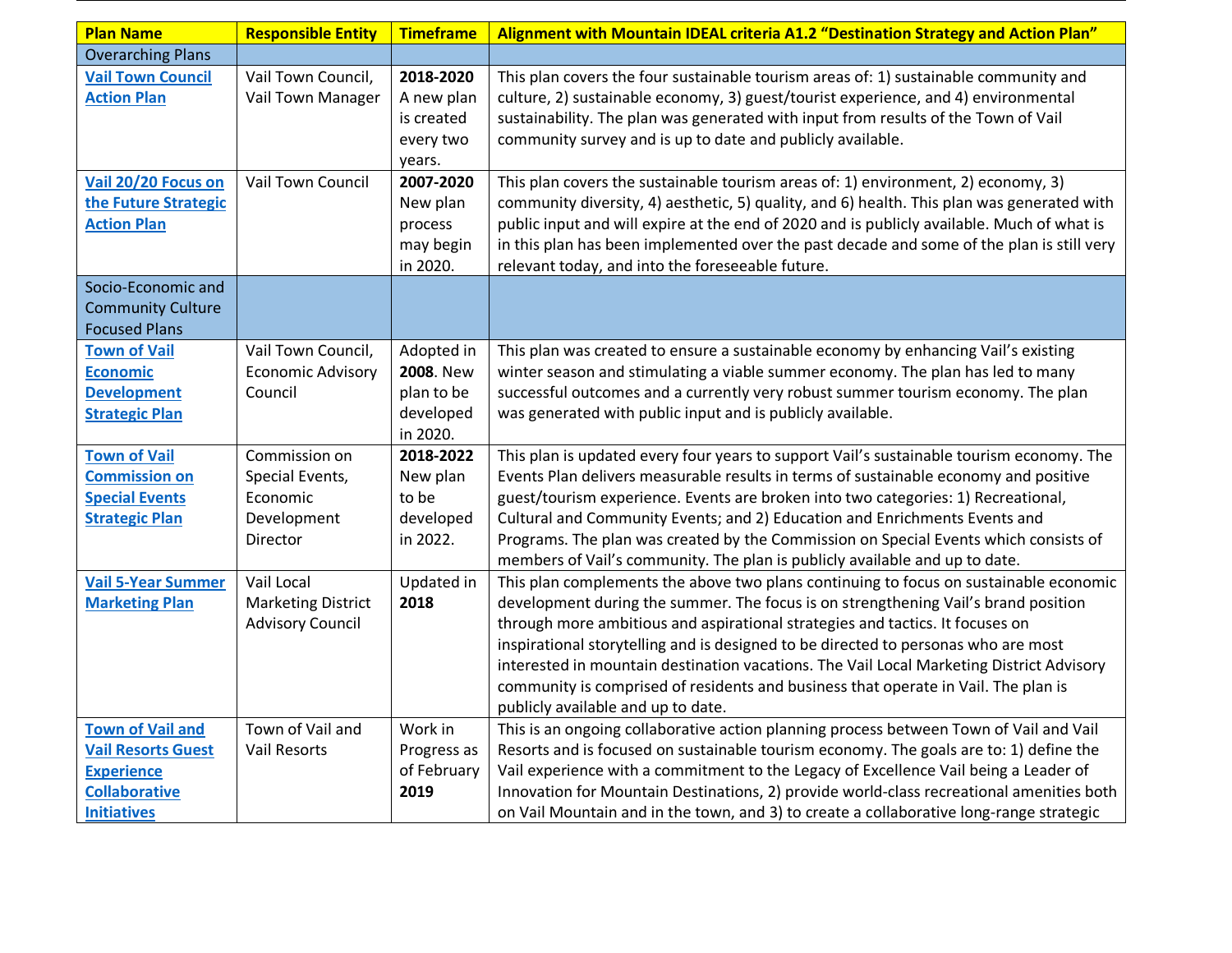|                                                |                                     |                               | plan to enhance competitiveness that will include resort programming, special events,<br>the guest experience and municipal services. This planning process is made publicly<br>available through Vail Town Council meetings. Since February 2019 three initiatives were<br>born from this planning process including PrimaVail, a guest service training initiative for<br>employees working in Vail; Revely Vail, a week-long celebration over the Thanksgiving<br>holiday to engage residents and tourists in family friendly events; and Après Vail, a new<br>tradition that invites tourists and residents to continue their fun off the ski mountain by<br>enjoying libations and specials at local establishments and is signified with the ringing of |
|------------------------------------------------|-------------------------------------|-------------------------------|---------------------------------------------------------------------------------------------------------------------------------------------------------------------------------------------------------------------------------------------------------------------------------------------------------------------------------------------------------------------------------------------------------------------------------------------------------------------------------------------------------------------------------------------------------------------------------------------------------------------------------------------------------------------------------------------------------------------------------------------------------------|
|                                                |                                     |                               | bells at 3 pm daily.                                                                                                                                                                                                                                                                                                                                                                                                                                                                                                                                                                                                                                                                                                                                          |
| <b>Vail Housing Plan</b>                       | Vail Local Housing                  | Adopted in                    | This plan focuses on sustainable social, economic, and community categories. The focus                                                                                                                                                                                                                                                                                                                                                                                                                                                                                                                                                                                                                                                                        |
| 2027                                           | Authority and Vail                  | 2016                          | is "to maintain and sustain community through the creation and support of resident                                                                                                                                                                                                                                                                                                                                                                                                                                                                                                                                                                                                                                                                            |
|                                                | <b>Town Council</b>                 |                               | housing in Vail." This plan was developed with public participation and is up to date.                                                                                                                                                                                                                                                                                                                                                                                                                                                                                                                                                                                                                                                                        |
| Environmental                                  |                                     |                               |                                                                                                                                                                                                                                                                                                                                                                                                                                                                                                                                                                                                                                                                                                                                                               |
| Sustainability                                 |                                     |                               |                                                                                                                                                                                                                                                                                                                                                                                                                                                                                                                                                                                                                                                                                                                                                               |
| <b>Focused Plans</b>                           |                                     |                               |                                                                                                                                                                                                                                                                                                                                                                                                                                                                                                                                                                                                                                                                                                                                                               |
| <b>Vail Environmental</b>                      | Vail Town Council,<br>Environmental | Adopted in<br><b>2009 New</b> | This plan focuses on environmental sustainability and include goals in the following                                                                                                                                                                                                                                                                                                                                                                                                                                                                                                                                                                                                                                                                          |
| <b>Sustainability</b><br><b>Strategic Plan</b> | Sustainability                      | plan is                       | categories: 1) solid waste stream reduction and recycling, 2) energy efficiency, 3)<br>ecosystem health, 4) sustainable economic and social development, 5) public education                                                                                                                                                                                                                                                                                                                                                                                                                                                                                                                                                                                  |
|                                                | Director                            | almost                        | and communication, and 6) transportation. A planning process for the new                                                                                                                                                                                                                                                                                                                                                                                                                                                                                                                                                                                                                                                                                      |
|                                                |                                     | finished                      | Environmental Sustainability Plan is currently underway and has included public                                                                                                                                                                                                                                                                                                                                                                                                                                                                                                                                                                                                                                                                               |
|                                                |                                     | and will be                   | participation. The 2009 plan is publicly available.                                                                                                                                                                                                                                                                                                                                                                                                                                                                                                                                                                                                                                                                                                           |
|                                                |                                     | complete                      |                                                                                                                                                                                                                                                                                                                                                                                                                                                                                                                                                                                                                                                                                                                                                               |
|                                                |                                     | in 2020.                      |                                                                                                                                                                                                                                                                                                                                                                                                                                                                                                                                                                                                                                                                                                                                                               |
| <b>Vail Comprehensive</b>                      | Vail Town Council,                  | Adopted in                    | This plan focuses on environmental sustainability and includes elements of economic,                                                                                                                                                                                                                                                                                                                                                                                                                                                                                                                                                                                                                                                                          |
| <b>Open Lands Plan</b>                         | Vail Town Manager                   | 2018                          | social, cultural heritage, aesthetic, and quality issues. The plan: 1) identifies                                                                                                                                                                                                                                                                                                                                                                                                                                                                                                                                                                                                                                                                             |
|                                                |                                     |                               | environmentally sensitive lands, 2) identifies appropriate actions for the use of town-                                                                                                                                                                                                                                                                                                                                                                                                                                                                                                                                                                                                                                                                       |
|                                                |                                     |                               | owned open lands, 3) evaluates existing and future recreation trails, and 4) calls for                                                                                                                                                                                                                                                                                                                                                                                                                                                                                                                                                                                                                                                                        |
|                                                |                                     |                               | ongoing management and monitoring to protect biodiversity and wildlife in Vail. This                                                                                                                                                                                                                                                                                                                                                                                                                                                                                                                                                                                                                                                                          |
|                                                |                                     |                               | plan is up to date and was created with public input and is publicly available.                                                                                                                                                                                                                                                                                                                                                                                                                                                                                                                                                                                                                                                                               |
| <b>Gore Creek</b>                              | Vail Town Council,                  | 2016-2026                     | This plan focuses on environmental sustainability and also addresses economic, social,                                                                                                                                                                                                                                                                                                                                                                                                                                                                                                                                                                                                                                                                        |
| <b>Strategic Action</b>                        | Environmental                       |                               | aesthetic, quality, and health issues. Gore Creek is the main water body which flows                                                                                                                                                                                                                                                                                                                                                                                                                                                                                                                                                                                                                                                                          |
| Plan                                           | Sustainability                      |                               | through Vail is this lifeblood and heart of the community. The plan provides a framework                                                                                                                                                                                                                                                                                                                                                                                                                                                                                                                                                                                                                                                                      |
|                                                | Director                            |                               | for actions designed to address current water quality impairments and aquatic health                                                                                                                                                                                                                                                                                                                                                                                                                                                                                                                                                                                                                                                                          |
|                                                |                                     |                               | issues. Because these impairments are not attributed to a single pollutant the actions                                                                                                                                                                                                                                                                                                                                                                                                                                                                                                                                                                                                                                                                        |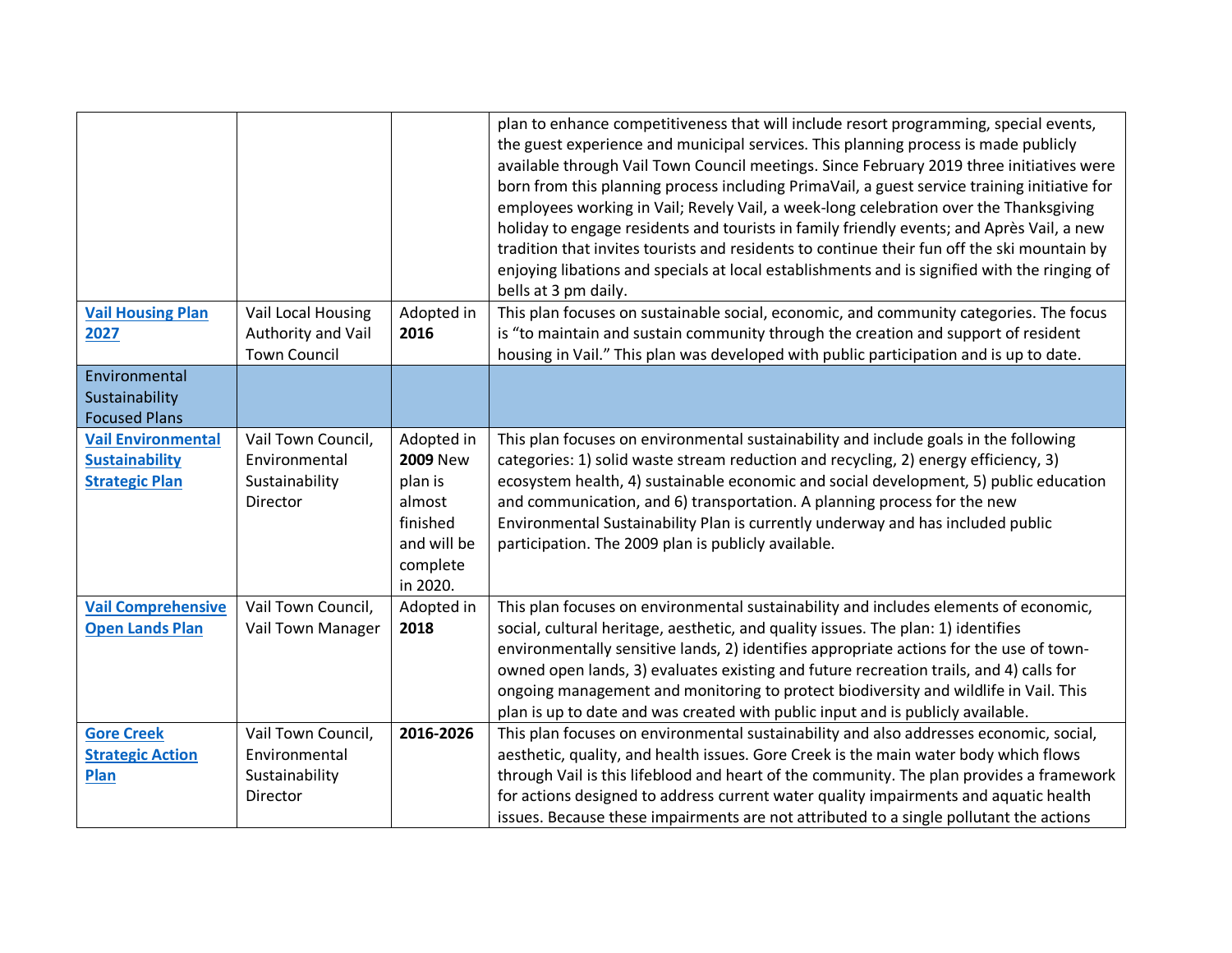|                             |                            |             | target three known causes of degradation: 1) pollutants from land use activities, 2)         |
|-----------------------------|----------------------------|-------------|----------------------------------------------------------------------------------------------|
|                             |                            |             | drainage from impervious surfaces, and 3) loss of riparian and streamside vegetation.        |
|                             |                            |             | This plan was created with public input, is up to date, and publicly available.              |
| <b>US Forest Service</b>    | US Forest Service,         | 2002. To    | This plan covers the Federal lands which surround the municipal boundaries in the Vail       |
| <b>White River</b>          | Supervisor of              | be revised  | destination. The focus is on six alternative management strategies for the Forest and        |
| <b>National Forest</b>      | <b>White River</b>         | at least    | examines the environmental impacts of these strategies on the Forest's physical,             |
| <b>Management Plan</b>      | <b>National Forest</b>     | every 15    | biological, social, and economic resources. This plan was developed with public input and    |
|                             |                            | years.      | is publicly available. It is not known when the plan will be updated next.                   |
| <b>Vail Resorts Inc.</b>    | Vail Resorts CEO           | Reports for | The progress reports and plans focus on environmental sustainability of the Vail             |
| <b>Epic Promise</b>         | and management             | 2018-2021   | Mountain ski area. It includes focus areas and goals on Vail Resorts Inc.'s 2030             |
| <b>Commitment to</b>        | team                       | seasons     | commitments to: 1) net zero emissions, 2) net zero waste to landfill, 3) net zero            |
| <b>Zero Sustainability</b>  |                            |             | operating impact on forests, and 3) community philanthropic giving and volunteerism.         |
| <b>Progress Reports</b>     |                            |             | The reports are publicly available and complements many of the other plans in this           |
|                             |                            |             | action plan overview.                                                                        |
| <b>Regional Water</b>       | Eagle River Water          | 2018        | This water efficiency plan focuses on environmental, social, and economic sustainability     |
| <b>Efficiency Plan</b>      | and Sanitation             |             | and includes aspects of aesthetic, quality, health, and safety issues. The planning process  |
|                             | <b>District</b>            |             | analyzed current water use to understand how customers in the Eagle River Water and          |
|                             |                            |             | Sanitation District, including Vail, use water; projected future water conservation needs    |
|                             |                            |             | for the community; established aggressive goals; and identified efficiency programs to       |
|                             |                            |             | help achieve goals. The plan was developed with a wide-range of input from                   |
|                             |                            |             | stakeholders, and is up to date, and publicly available.                                     |
| <b>Vail Golf Course</b>     | Eagle River Water          | 2010        | This plan focuses on the environmental and economic sustainability of Vail's golf course     |
| <b>Drought</b>              | and Sanitation             |             | and provides guidelines and best management practices to ensure the golf course is           |
| <b>Management Plan</b>      | District and Vail          |             | using water efficiently. The plan is publicly available and up to date.                      |
|                             | <b>Recreation District</b> |             |                                                                                              |
| <b>Colorado State</b>       | Colorado                   | 2015-2025   | Wildlife in Vail and throughout all of Colorado is managed by the Colorado Department        |
| <b>Wildlife Action Plan</b> | Department of              |             | and Parks and Wildlife with oversight from the appointed citizens on the Colorado            |
|                             | Parks and Wildlife,        |             | Wildlife Commission. The focus is on environmental sustainability and conservation of        |
|                             | CO Wildlife                |             | wildlife, and includes aspects of social, economic, aesthetic, health and safety issues. The |
|                             | Commission                 |             | plan's guiding principles are: 1) encourage and support conservation actions, 2) manage      |
|                             |                            |             | for healthy habitats and ecosystems, 3) incorporate new research findings and                |
|                             |                            |             | management innovations, 4) include private landowners and local stakeholders in              |
|                             |                            |             | conservation, 5) enhance and not replace other planning efforts, and 6) maintain an          |
|                             |                            |             | atmosphere of cooperation, participation and commitment among stakeholders. The              |